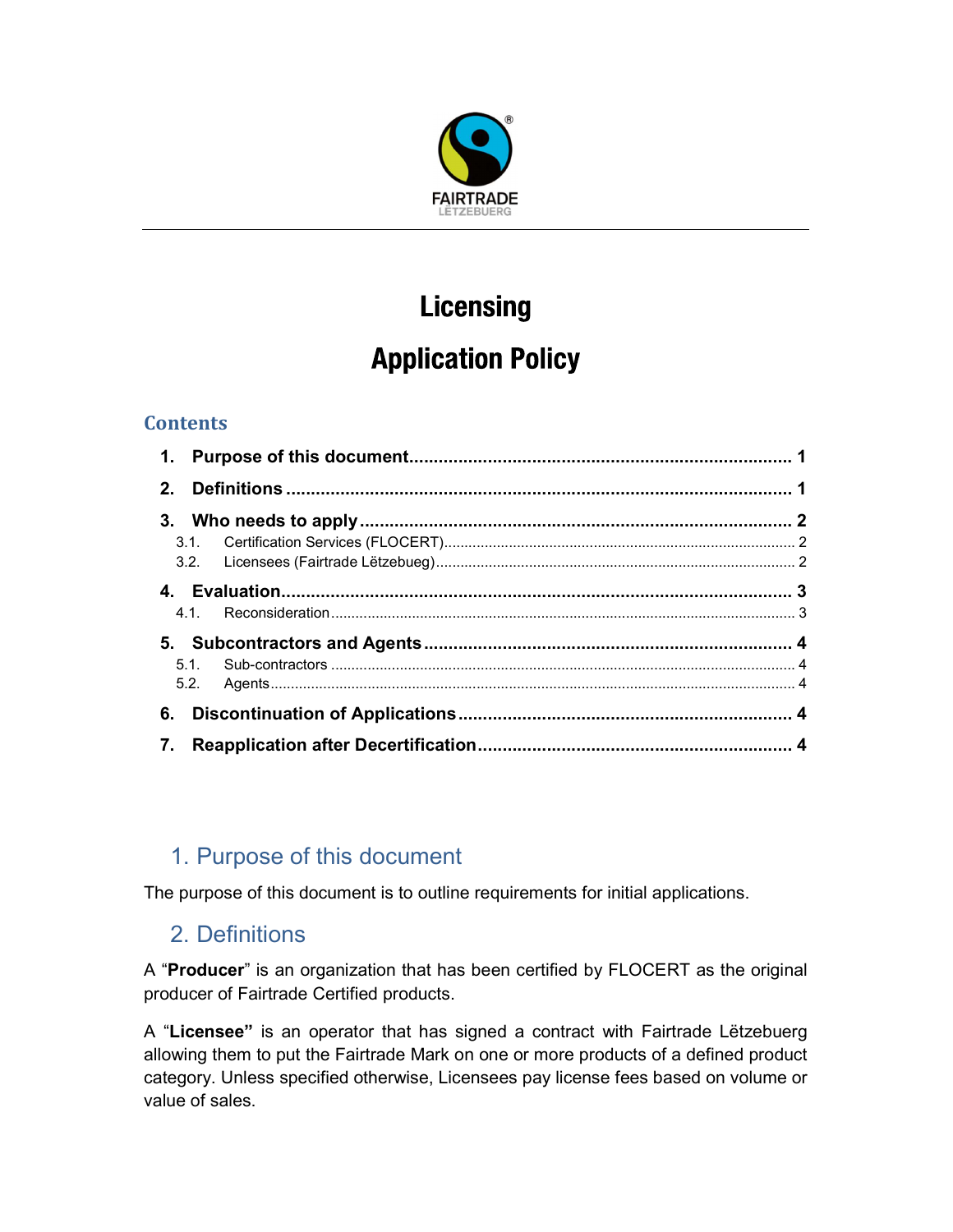

A "Trader" is any other certified operator that is not a Producer, Licensee or Sublicensee. Traders do not pay license fees and are not allowed to put the Fairtrade Mark on products. They may have a limited permission to use the Fairtrade Mark on communication materials. Traders pay trader certification fees.

A "Sub-contractor" is an operator or person that provides a service to a Fairtrade certified operator. Sub-contractors do not at any time buy or sell Fairtrade Certified products, and therefore at no time take legal ownership of Fairtrade certified goods. Subcontractors also do not handle the payment of the Fairtrade Minimum price and/or Fairtrade premium.

An "Agent" is a juristic or natural person who provides services to Fairtrade certified operators to facilitate trade. An agent does not under any circumstances buy or sell Fairtrade certified products, and therefore at no time takes legal ownership of Fairtrade Certified goods, An agent also does not handle the payment of the Fairtrade Minimum price and/ or Fairtrade premium.

## 3. Who needs to apply

## 3.1. Certification Services (FLOCERT)

FLOCERT policies cover who must be certified. In general, every operator buying or selling Fairtrade certified products up to the point where the product is in its final packaging and ready to sell to consumers must be certified.

Companies trading in fresh fruit, bananas, fresh vegetables or flowers up to and including the importer in the 'Global North' must be certified. Any company after the importer that is packaging or labelling the fruit must be certified.

## 3.2. Licensees (Fairtrade Lëtzebueg)

All companies that will submit product packaging artwork to Fairtrade Lëtzebuerg should be a licensee. In the case of private labels where the private label manufacturer is responsible to provide the product packaging artwork to Fairtrade Lëtzebuerg, the private label manufacturer should be the licensee. Nevertheless, Fairtrade Lëtzebuerg reserves the right to determine which company will be the licensee. This is defined during the application process.

All potential licensees located in Luxembourg must be licensed by Fairtrade Lëtzebuerg.

All companies located outside Luxembourg who wish to sell labelled finished Fairtrade certified Products in Luxembourg must be covered by a licence contract with another National Fairtrade Organisation (NFO) or Fairtrade International and a cross border agreement signed between Fairtrade Lëtzebuerg and the Host NFO. In some cases Fairtrade Lëtzebuerg may require a direct license contract.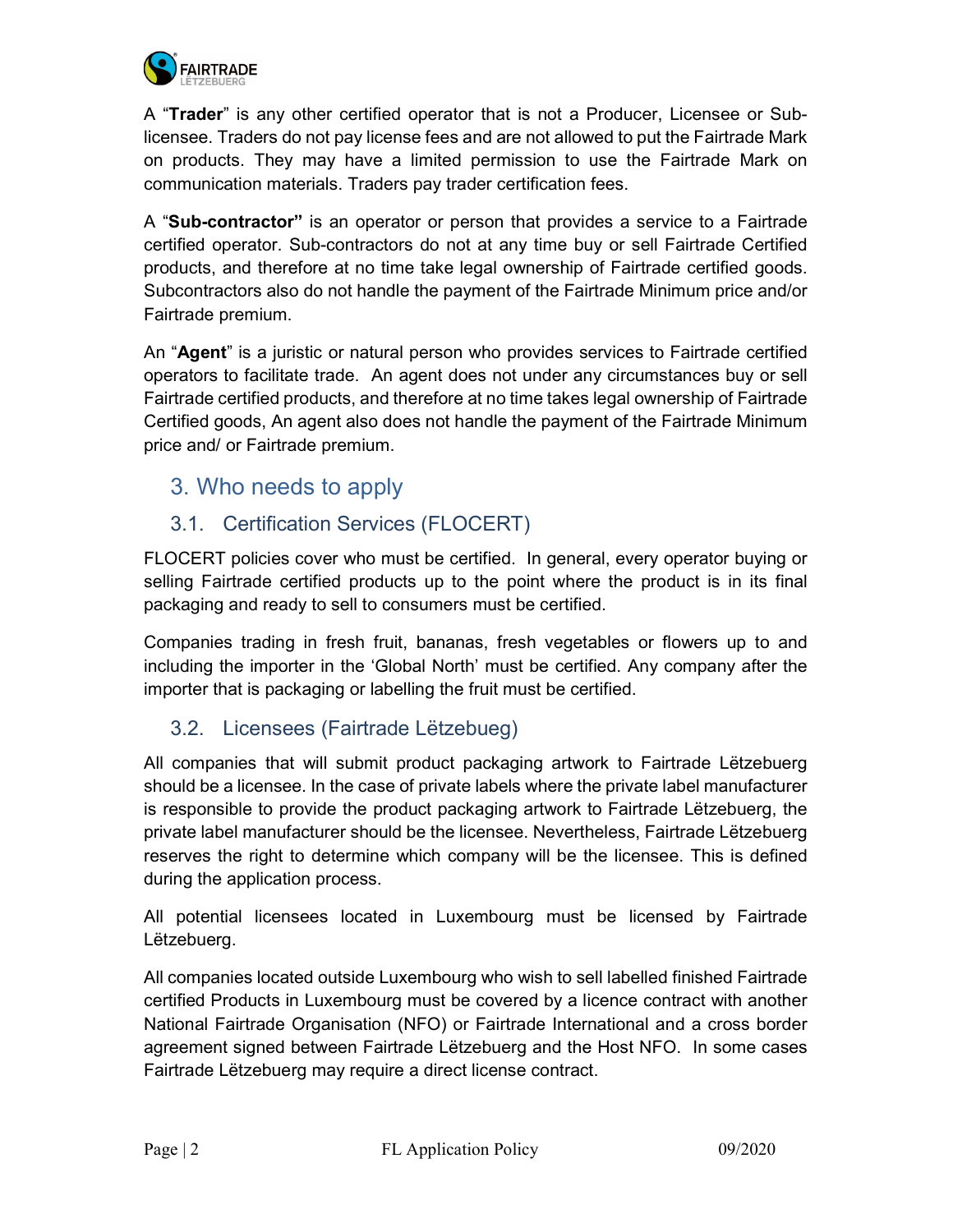

All Fairtrade Lëtzebuerg Licensees who wish to sell labelled finished Fairtrade Certified Products outside Luxembourg must ask Fairtrade Lëtzebuerg to get permission for them from the Destination National Fairtrade Organisation.

#### 1.1.1 Delegation of Licensees Responsibilities

Licensees have a number of responsibilities:

- finished product artwork approval,
- promotional material artwork approval,
- $\bullet$  recipe approval,
- supply chain approval,
- quarterly sales reporting (by SKU); and
- license fee payment.

One or more of these responsibilities can be delegated to an upstream supplier with the consent of Fairtrade Lëtzebuerg. The two parties sign a Delegation Agreement and provide a copy to Fairtrade Lëtzebuerg. The downstream licensee is ultimately responsible if the delegated party fails to perform the task on their behalf.

## 4. Evaluation

Applications may be denied if in the opinion of Fairtrade Lëtzebuerg the applicant does not have the capacity to comply with Fairtrade International Standards or Fairtrade Lëtzebuerg Policies.

Fairtrade Lëtzebuerg may also deny an application if the applicant's behaviour or activity is not in line with the Fairtrade International Organisation Code. The decision is based on objective criteria, they apply equally to all applicants and are supported by evidence.

The criteria include where the applicant:

- has misused a certification mark or a trademark,
- has made demonstrably false or misleading statements regarding social or environmental certification or labelling,
- has or intends to incite hatred based on ethnic origin, sexual orientation, gender, religion or other such social group, or:
- has admitted or has been convicted of corrupt, fraudulent or other similar behaviour.

#### 4.1. Reconsideration

There are no appeals of licensing application decisions, however application decisions can be reconsidered.

Requests for reconsideration must be made in writing within 14 days of the decision and addressed to the person who rendered the decision, to licensing@fairtrade.lu or